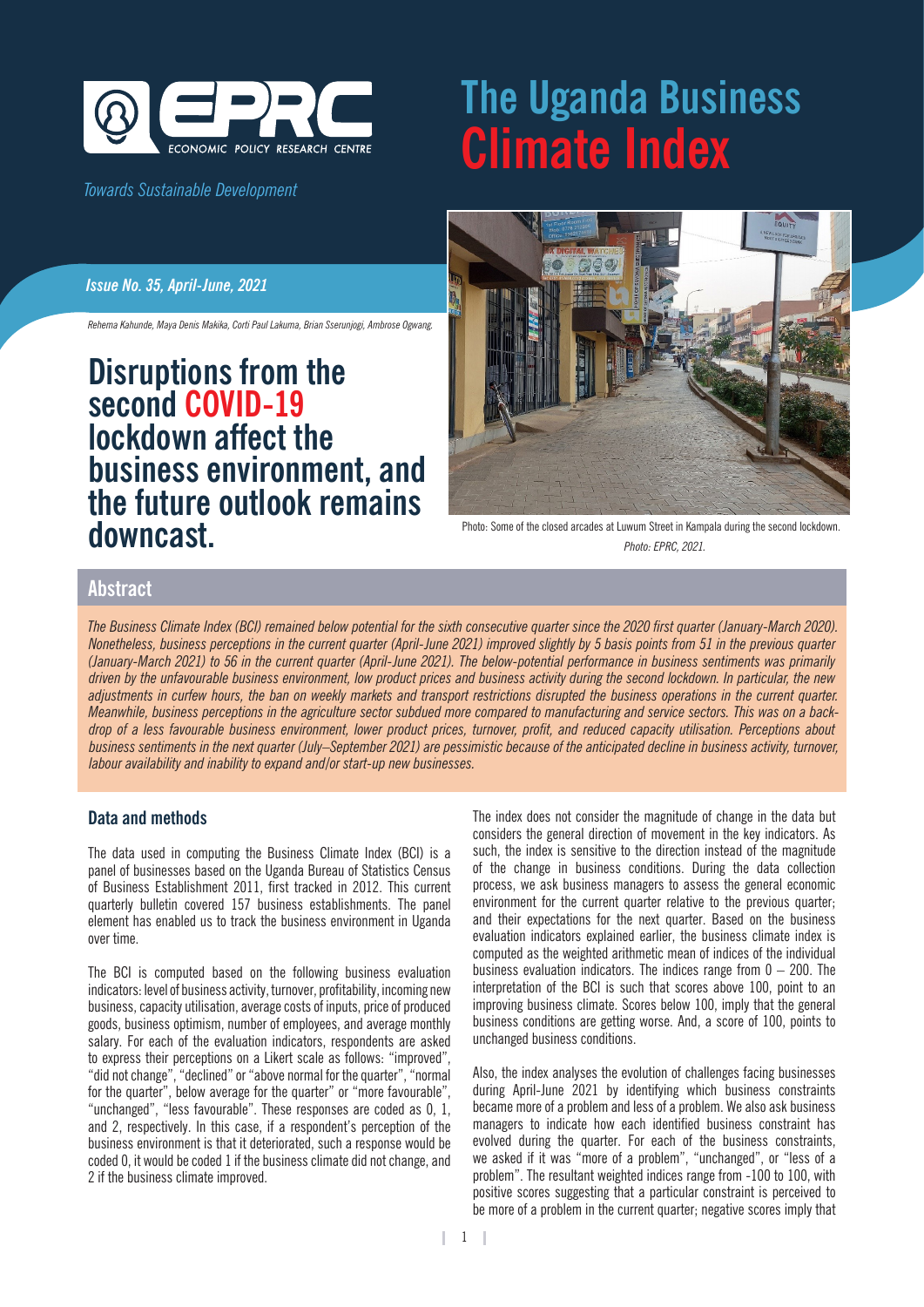a constraint is less of a problem, and zero scores point to business constraint whose severity has remained unchanged.

#### **Results**

#### **Business Climate Perceptions slightly improved, but future sentiment further deteriorated.**

Results indicate a slight improvement in the conditions for doing business in the current quarter (April – June 2021), having improved from a generally pessimistic trend over the previous five quarterssince the first quarter 2020 (January- March 2020) (Figure 1). The business climate index is 56 and has slightly improved by 5 index points on a quarter-on-quarter basis from 51 during (January–March 2021). Despite the slight improvement in the conditions for doing business in Uganda during the period under review, all sub-indices, namely business activity, profits, turnover, business environment, and start-up of new businesses, were all below potential (below 100). This indicates that, like the previous quarter (January –March 2021), the economy is operating at less than full potential.

The below potential performance in the business environment was driven mainly by the re-institution of the second lockdown in June 2021 due to a surge in the number of COVID-19 cases. In particular, the re-suspension of public transport, unfavourable adjustments in curfew hours, the suspension of weekly markets for agricultural produce, and the closure of schools in the second wave of the pandemic elevated the perceived risks for doing business in the current quarter. In addition, insufficient demand, unfavourable tax policy, unfavourable macroeconomic factors and increased difficulty accessing reliable and cheap electricity continued to be the binding constraints to business competitiveness. It was reported to be more of a problem in the current period.

Indeed, by the end of May 2021, the government announced the second lockdown, which resulted in the closure of businesses and job losses

which lowered the purchasing power amongst consumers. Besides, in April 2021, the government passed new taxes to raise revenues. For instance, under the Excise Duty Amendment Bill, 2021, which Parliament endorsed, motorists were required to pay an additional UGX 100 tax per litre of petrol and diesel. Furthermore, effective April 2021, the government extended the requirement to fix Digital Tax Stamps to imported and locally manufactured cement and sugar. In addition, the appreciation of the Uganda shilling against the leading world currencies has affected business, especially in the agricultural sector, which accounts for the largest share of the country's exports. For example, the shilling appreciated by 0.3 percent against the United States dollar (USD), trading at an average mid-rate of UGX 3,540 per USD in June 2021 from UGX 3,553 per USD in May 2021.1

#### **The Business Climate Index by Sector**

While perceptions in all the three sectors (agriculture, manufacturing, and services) subdued, business perceptions in the agriculture sector dampened more relative to the manufacturing and service sectors during the current quarter (April-June 2021) (Figure 2). In this regard, the agriculture sector relapsed by 3.3 points to 61.5 from 64.8 points registered in the previous quarter. On the other hand, the manufacturing sector decreased by 2.2 points to 29.3 from 31.5 points registered during the last quarter. Similarly, the service sector declined by 0.7 points to 57.1 from 57.8 points in the previous quarter (January-March 2021). The increased deterioration of business perceptions in the agriculture sector in the current quarter was primarily attributed to the low prices for agricultural produce, unfavourable business environment, pessimism within the business community and low-capacity utilisation. Similarly, business sentiments in the manufacturing and services sectors declined during the current quarter compared to the previous quarter because of low product prices, unfavourable business environment, low profits, fall in business activity, among others. The re-institution of the second lockdown could have amplified the decline

<sup>1</sup> https://www.finance.go.ug/sites/default/files/Publications/POE-2021-06-JUN\_0.pdf



Source: EPRC survey July 2021



Source: EPRC survey July 2021 Solid lines show period under review.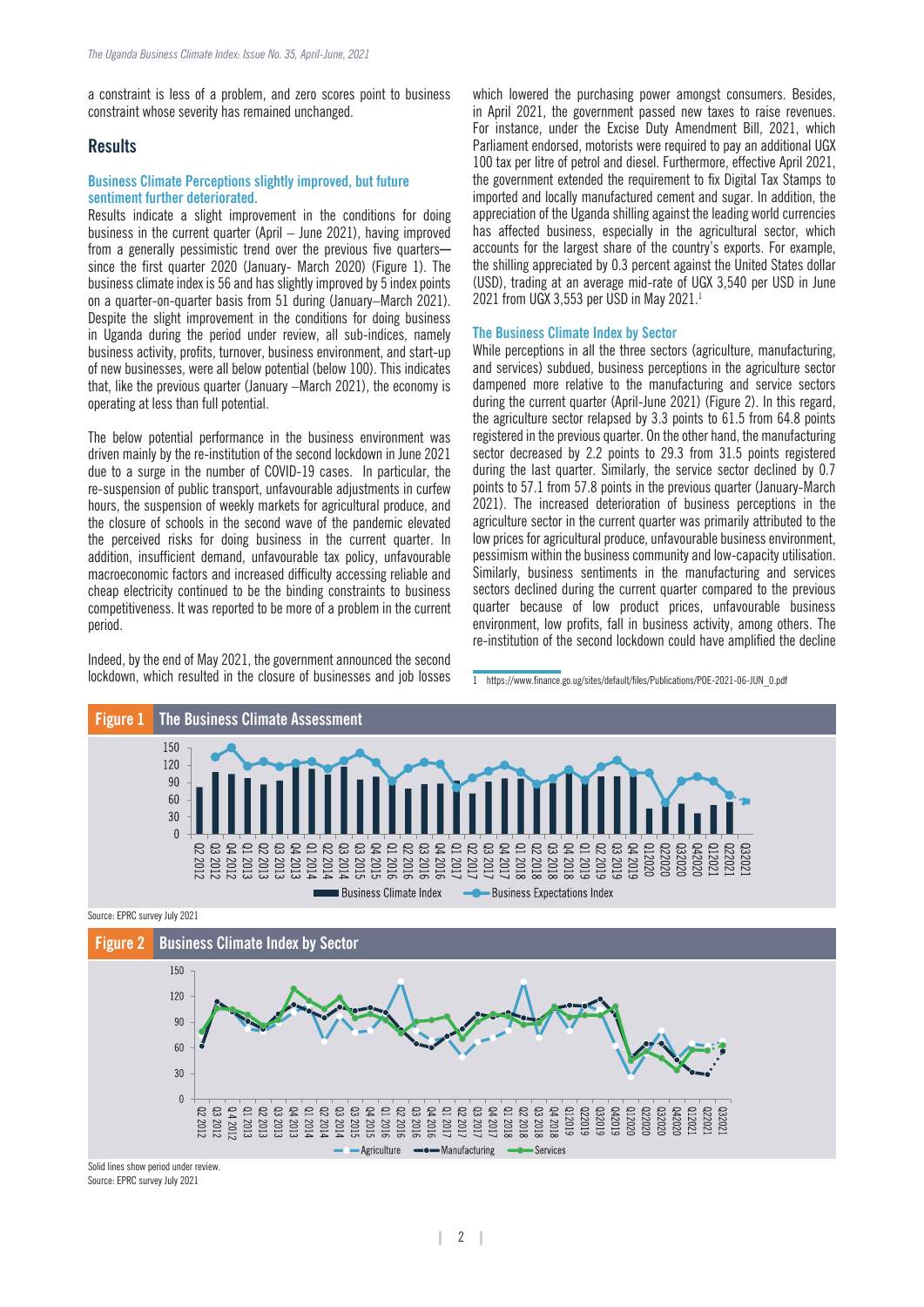in the performance of the three sectors as a result of the outbreak of the second wave of COVID-19 in May 2021.

#### **Challenges in doing business**

Like the previous quarter (January-March 2021), the top five most important constraints in doing business for the current quarter comprised increased government regulation and insufficient demand. This was in addition to the persistent business challenges (electricity unavailability, unfavourable tax policy, macroeconomic factors, and inadequate demand). These have not changed since last quarter. This suggests that major policy and regulatory constraints facing Ugandan businesses are rather persistent. The increased government regulation in the current quarter could have emanated out of the need to adhere to the COVID-19 standard operating procedures to contain the outbreak of the second wave of the pandemic. In addition, macroeconomic factors, notably exchange rate volatility and challenges with electricity availability continue to be the major business constraint in the current quarter.

Just like in the previous quarter, the persistent burden of insufficient demand emanated from the low purchasing power in the economy due to severe job losses caused by the second wave of the COVID-19 pandemic. Additionally, an increase in precautionary savings due to the rising uncertainties regarding income flows<sup>2</sup> in preparation for future lockdowns also heightened the challenge of insufficient demand. Again, tax payment has continued to be burdensome on businesses since their capacity to meet tax obligations continues to be severely affected by the low business performance resulting from COVID-19 and its containment measures.

#### **How have the business constraints evolved over the last period?**

The results (Figure 4) indicate that some of the most important challenges that businesses had to deal with during the current quarter are also the ones whose severity got worse over the current quarter. Unlike in the last quarter (January-March 2021), the severity of the challenges posed by increased government regulation and insufficient demand were perceived to have been elevated during the current quarter. Additionally, tax policy was also reported to be more of a problem in the current quarter as in the previous, due to a severe decline in the capacity of businesses to meet their tax obligations due to the subdued demand and sales turnover. Lastly, unlike in the previous quarter, increased corruption and unfavourable macroeconomic factors were serious concerns within the business community, with high severity during the current quarter.

#### **Future business outlook: July – September 2021**

Like the previous quarter, businesses continue to be pessimistic about the near term developments. The expected index for July  $-$ September 2021 is 57 (Figure 1) and is 10.9 index points lower than the current quarter's expectation which is 67.9 points. Generally, further deterioration in business condition is expected to relapse most from anticipated reduced business activity, turnover, inability to expand/start up new businesses and increase in labour scarcity, heightened by the disruptions due to the COVID-19 pandemic and the uncertainties from expectations of subsequent COVID-19 waves.

Nonetheless, sectoral differences in the expected business environment exist. In this regard, lower business confidence is expected in the manufacturing and service sectors compared to the agriculture sector. In particular, the manufacturing sector is anticipated to suffer more than the service sector, while the agriculture sector is expected to have a relatively modest decline. The expected indices are 67.9, 55.7 and 63 for agriculture, manufacturing and services, respectively. The



<sup>2</sup> https://www.bou.or.ug/bou/bouwebsite/bouwebsitecontent/publications/StateofEconomy/ publications/StateOfEconomyReports/2020/Sep/State-of-the-Economy-September-2020.pdf